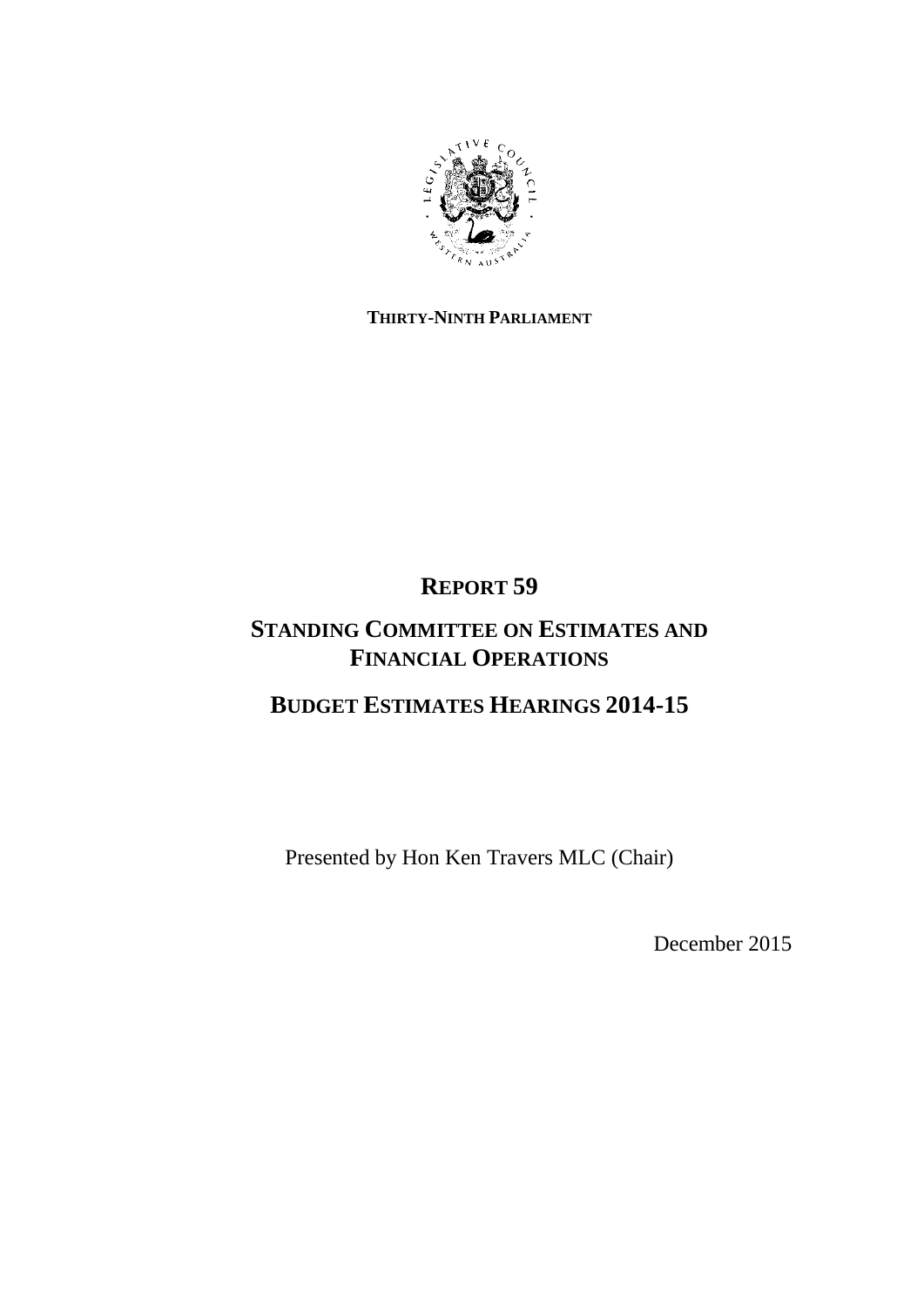### **STANDING COMMITTEE ON ESTIMATES AND FINANCIAL OPERATIONS**

#### **Date first appointed:**

30 June 2005

#### **Terms of Reference:**

The following is an extract from Schedule 1 of the Legislative Council Standing Orders:

#### "**3. Standing Committee on Estimates and Financial Operations**

- 3.1 An *Estimates and Financial Operations Committee* is established.
- 3.2 The Committee consists of 5 Members, 3 of whom shall be non-government Members.
- 3.3 The functions of the Committee are to
	- (a) consider and report on
		- (i) the estimates of expenditure laid before the Council each year;
		- (ii) any matter relating to the financial administration of the State; and
		- (iii) any bill or other matter relating to the foregoing functions referred by the Council;

#### and

(b) consult regularly with the Auditor General."

#### **Members:**

| Hon Ken Travers MLC (Chair)  | Hon Peter Katsambanis MLC (Deputy Chair) |
|------------------------------|------------------------------------------|
| Hon Rick Mazza MLC           | Hon Alanna Clohesy MLC                   |
| Hon Liz Behjat MLC           | Hon Martin Aldridge MLC                  |
| (appointed 9 September 2015) | (until 5 September 2015)                 |

#### **Staff:**

| Michael Ryan (Advisory Officer)    | Andrew Hawkes (Advisory Officer) |
|------------------------------------|----------------------------------|
| (since 24 November 2014)           |                                  |
| Kate McConigley (Advisory Officer) | Mark Warner (Committee Clerk)    |
| (until 27 February 2015)           |                                  |

#### **Address:**

Parliament House, Perth WA 6000, Telephone (08) 9222 7222 lcco@parliament.wa.gov.au Website: http://www.parliament.wa.gov.au

#### **ISBN [978-1-925149-46-3](https://www.myidentifiers.com.au/myaccount_manageisbns_titlereg?isbn=978-1-925149-46-3&icon_type=new)**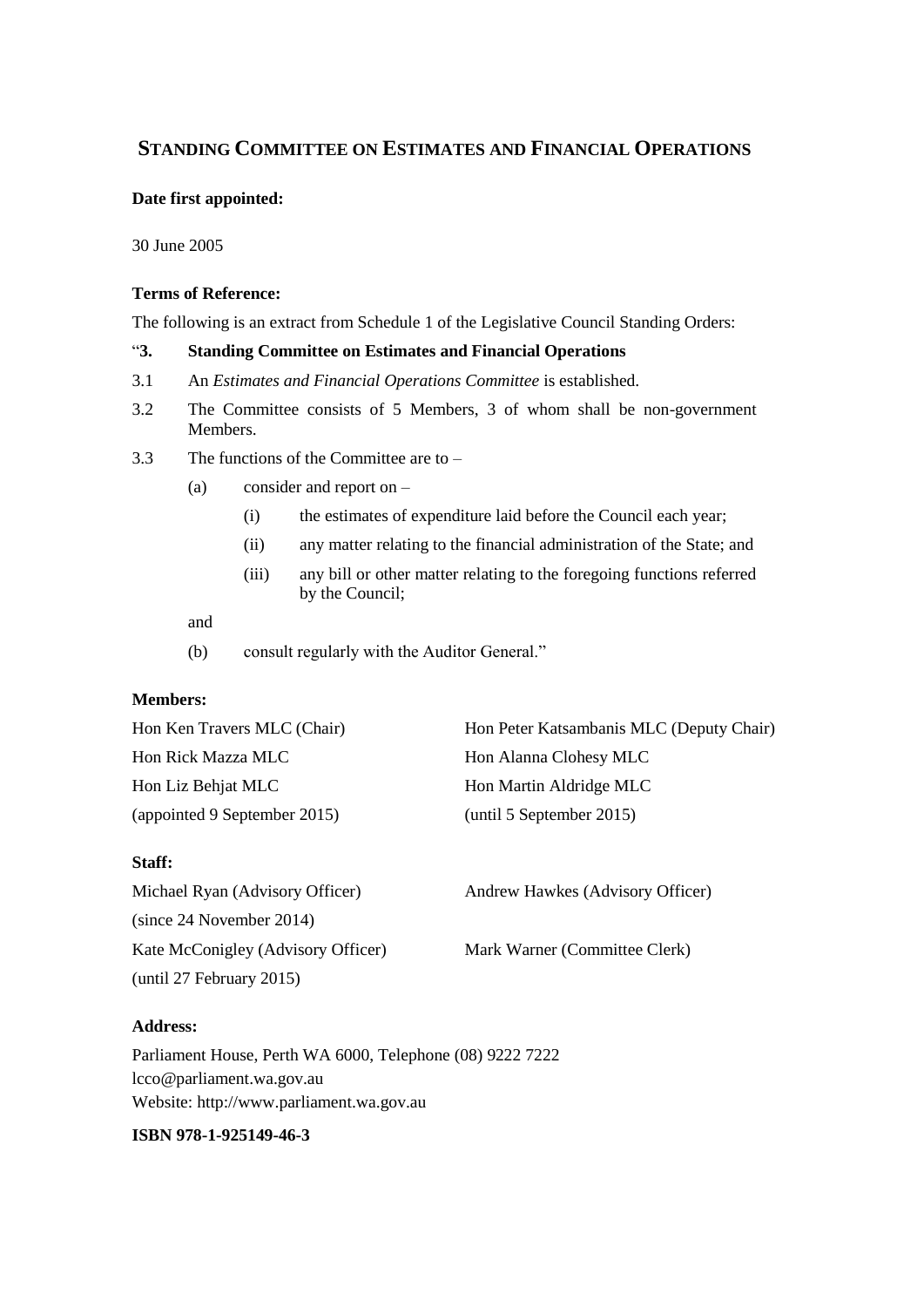## **CONTENTS**

| $\mathcal{R}$ |  |
|---------------|--|
|               |  |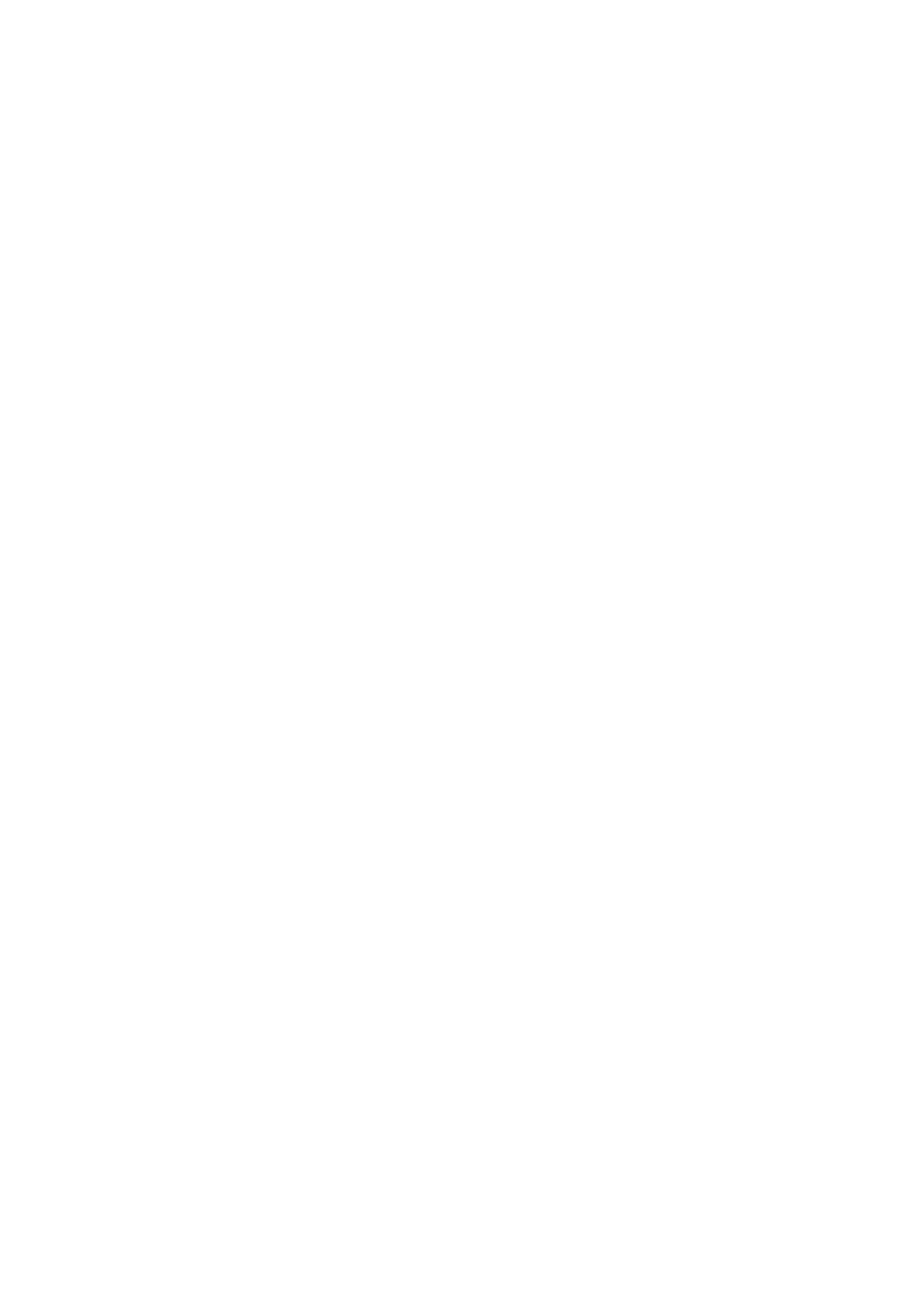#### **REPORT OF THE STANDING COMMITTEE ON ESTIMATES AND FINANCIAL OPERATIONS**

#### **IN RELATION TO THE BUDGET ESTIMATES HEARINGS 2013-14**

#### <span id="page-4-0"></span>**1 REFERENCE AND PROCEDURE**

#### <span id="page-4-1"></span>**The Committee's function of expenditure review**

- 1.1 It is a function of the Estimates and Financial Operations Committee (Committee) to consider and report to the Legislative Council (Council) on the estimates of expenditure laid before the Council each year and any matter relating to the financial administration of the State.<sup>1</sup>
- 1.2 Government revenue goes into the Consolidated Account, which is the major source of funding for the State public sector.<sup>2</sup> The Government's estimates of expenditure for a financial year comprise the Appropriation (Consolidated Account) Bills and the supporting documentation (Budget Papers). These are presented to Parliament on an annual basis to enable the Government to access or appropriate money from the Consolidated Account to fund expenditure by the Government over a given financial year.<sup>3</sup> Government agencies are required to table annual reports in the Parliament each year.
- 1.3 Under its terms of reference, the Committee conducts Budget Estimates Hearings and Agency Annual Report Hearings each year.
- 1.4 This report relates to the Annual Hearings held in relation to the Budget Estimates for  $2014 - 15<sup>4</sup>$

#### <span id="page-4-2"></span>**The Committee's approach**

1.5 The Committee adopted a Budget Estimates Hearings approach for its consideration of the estimates of expenditure laid before the Council each year over the following dates:

l

 $1$  Term of reference  $3.3a$ .

<sup>&</sup>lt;sup>2</sup> The major revenue sources for the Western Australian Government include taxes, imposts, fines, rates, duties, royalties and Commonwealth Government grants: *Constitution Act 1889*, section 64 and the *Financial Management Act 2006,* section 8.

<sup>3</sup> *Constitution Act 1889*, section 72.

<sup>4</sup> The 2014-15 Budget Statements were tabled in the Legislative Council on 8 May 2014. The Appropriation (Consolidated Account) Capital 2014-15 Bill 2014 and the Appropriation (Consolidated Account) Recurrent 2014-15 Bill 2014 were assented to on 25 August 2014.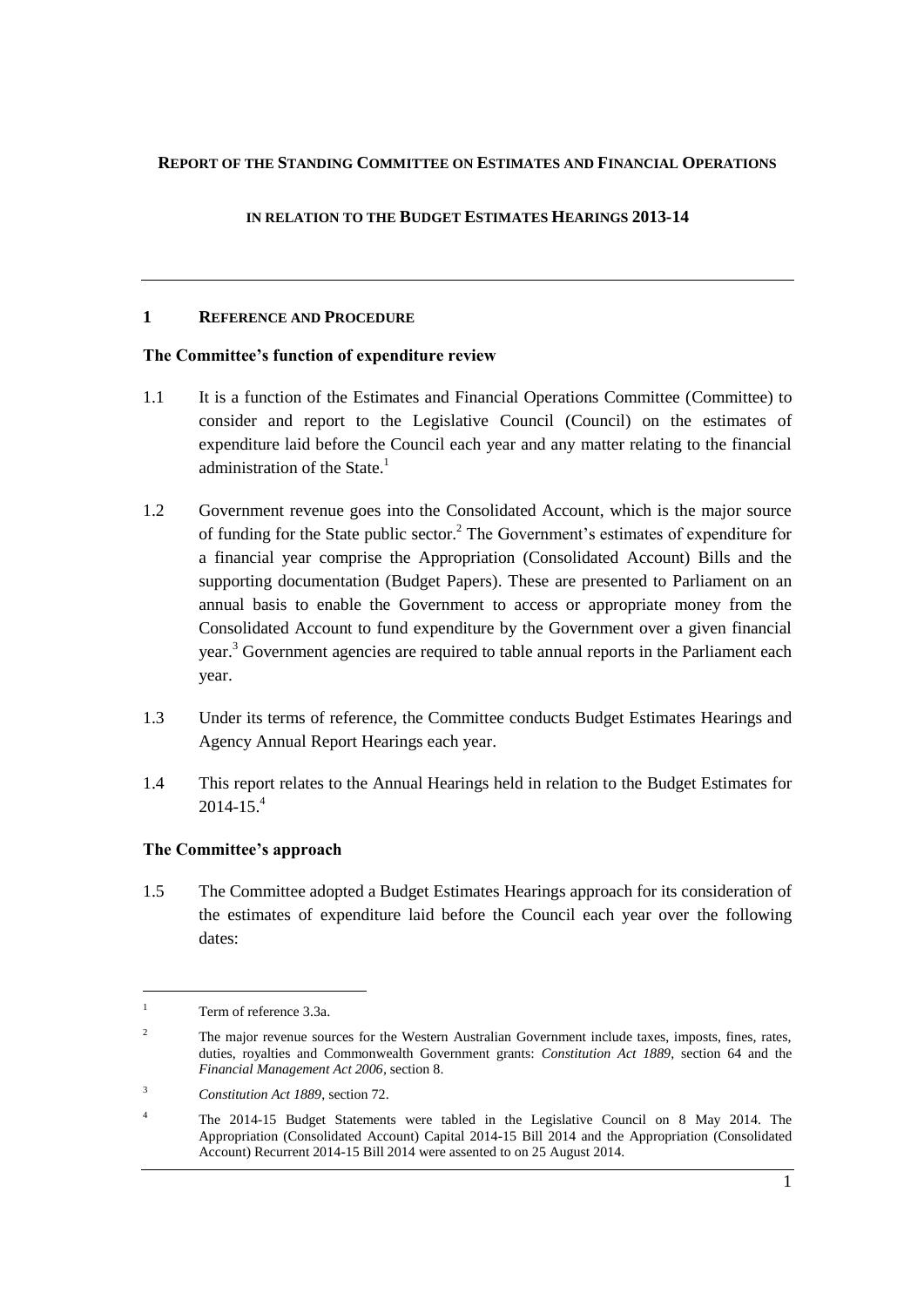- $\bullet$  10 to 13 and 16 June 2014
- 21 and 23 July 2014
- 15 August 2014.

#### <span id="page-5-0"></span>**2 BUDGET ESTIMATES HEARINGS**

- 2.1 To assist the Committee in determining which agencies to examine, the Committee corresponded with all Members.
- 2.2 The Committee sought to give priority to the portfolios of the Ministers in the Council.
- 2.3 Details of the hearings were placed on the parliamentary website (www.parliament.wa.gov.au).
- 2.4 On 10 to 13 and 16 June 2014, the Committee held hearings with the following agencies:
	- Department of Treasury
	- Department of Commerce
	- Attorney General
	- Department of Health
	- Mental Health Commission
	- Disability Services Commission
	- Department of Child Protection
	- Department of Education
	- Department of Aboriginal Affairs
	- Public Transport Authority
	- Main Roads
	- Department of Agriculture and Food
	- Department of Fisheries
	- Western Australian Police.
- 2.5 On 21 and 23 July 2014, the Committee held hearings with the following agencies:
	- Department of Transport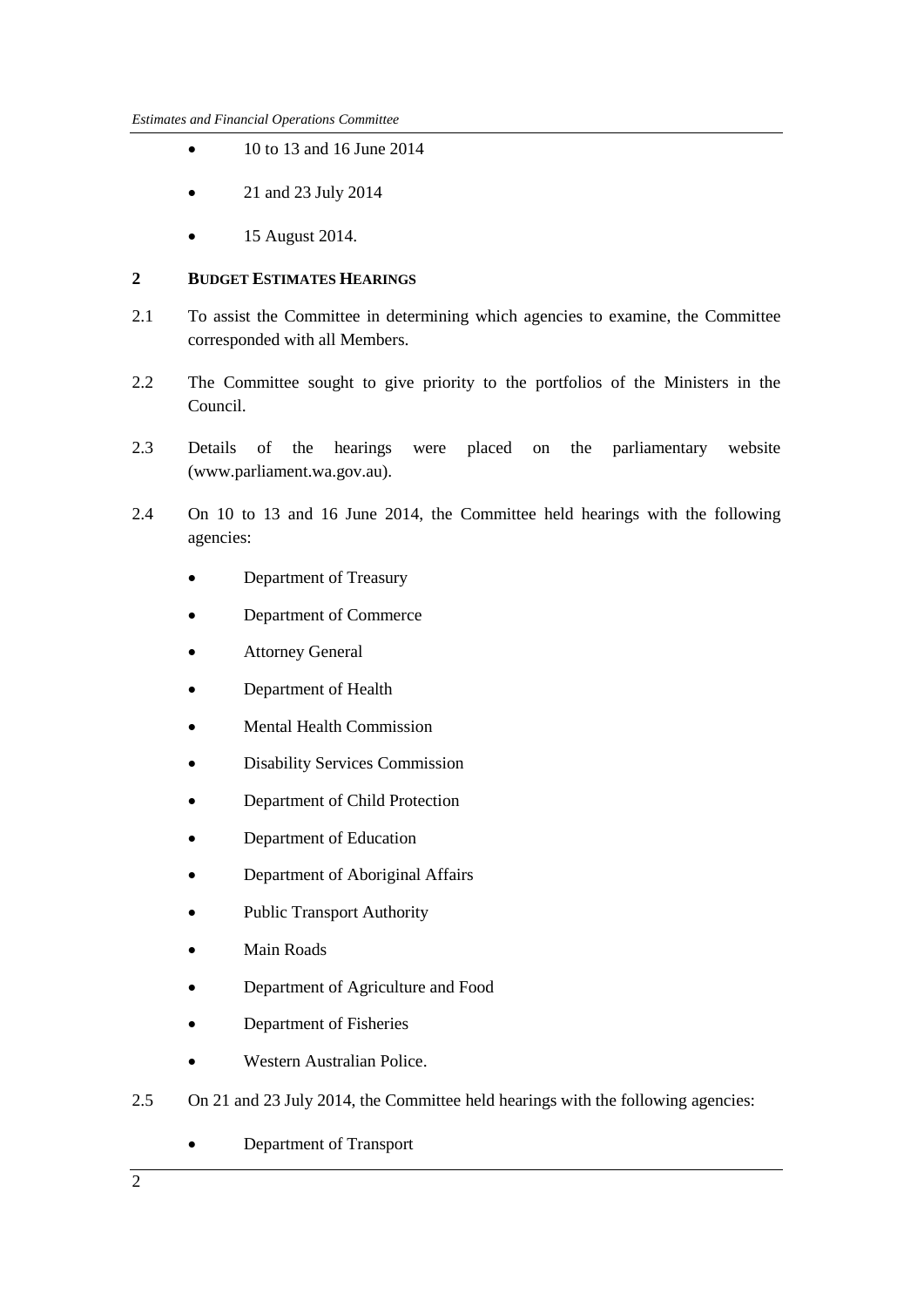- Department of Regional Development
- Department of Housing
- Department of Parks and Wildlife.
- 2.6 On 15 August 2014, the Committee held hearings with the following agencies:
	- Department of the Legislative Council and Parliamentary Services Department
	- Department of the Premier and Cabinet.
- 2.7 The hearings were conducted in accordance with the Committee's Procedure Policy.
- 2.8 All Members were notified of the hearings and invited to participate.
- 2.9 All of the hearings were public and the proceedings were recorded by *Hansard*. Transcripts of the hearings are posted on the Committee's website.<sup>5</sup>

#### <span id="page-6-0"></span>**Questions on notice**

- 2.10 In accordance with the Procedure Policy, the Committee invited Members to submit questions on notice prior to the hearings. Seven Members submitted questions on notice prior to the hearings and the answers were provided to the Members prior to the hearings.
- 2.11 During the Budget Estimates Hearings a number of questions were taken on notice.
- 2.12 Where a Member was unable to ask all their questions in the scheduled time, they were provided with the opportunity to submit those questions in writing at the end of the hearing.
- 2.13 Copies of the questions and answers can be found on the Committee's web page.<sup>6</sup>

#### <span id="page-6-1"></span>**3 FEEDBACK**

3.1 The Committee sought feedback on the Budget Estimates Hearings, distributing a questionnaire to all Members. The Committee received a limited number of completed questionnaires, which were positive in nature.

 $\overline{a}$ 

<sup>5</sup> [Standing Committee on Estimates and Financial Operations website](http://intranet/parliament/commit.nsf/(EvidenceOnly)/EBB7953B229E7A6048257C0D001BFEEC?opendocument) Viewed 30 October 2015.

<sup>6</sup> Ibid.